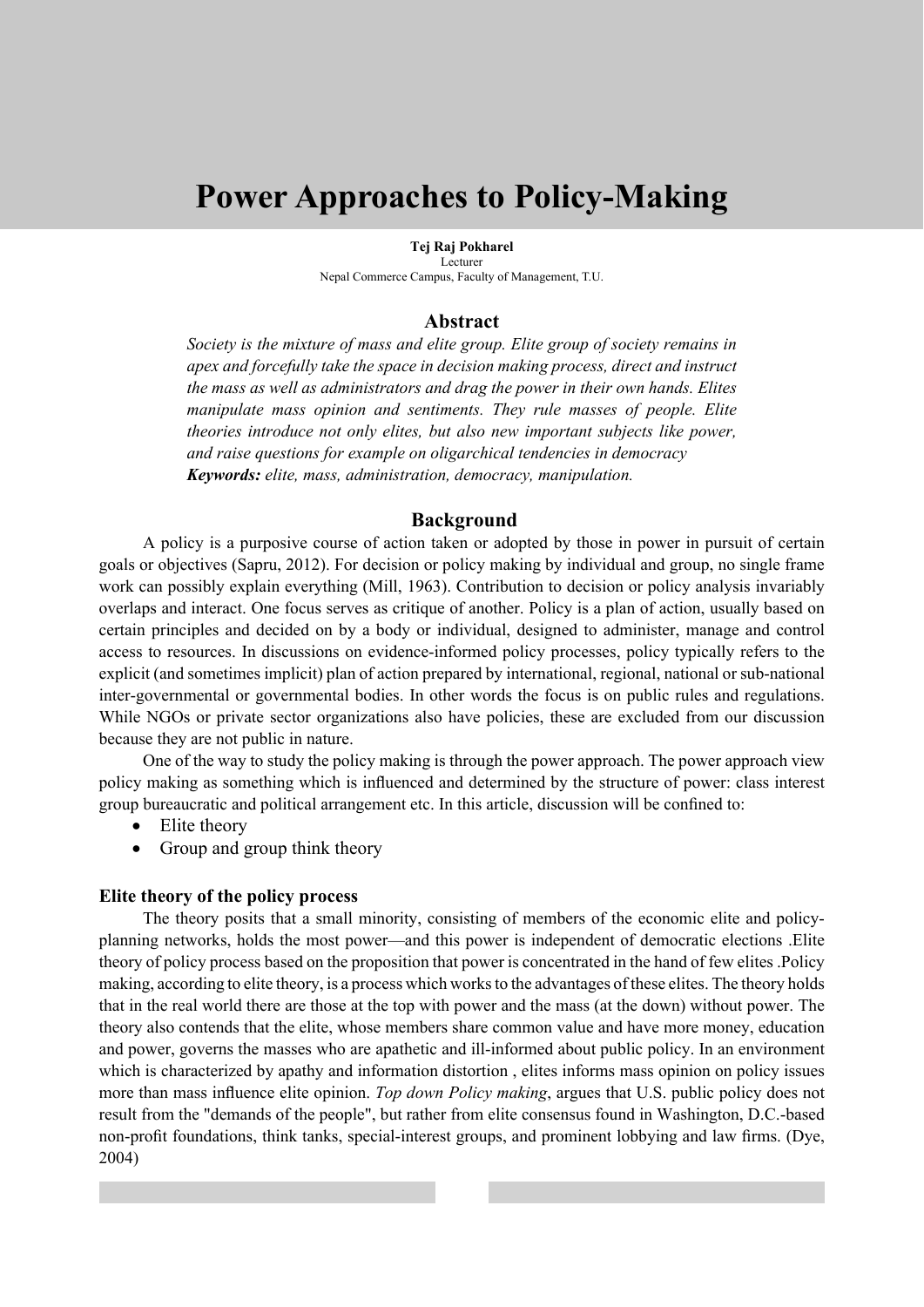## **Objectives of the Study**

## **General objectives**

The general objectives of this study are as follows:

- To provide the insight knowledge of elite group who play the major role in policy making.
- To provide the knowledge about the masses whose numbers are more but are apathetic and ill-informed about the public policy.
- To recognize the movement of elite-mass conflict.

## **Specific Objectives**

The Specific objectives of this study are as follows:

- To identify the relationship between elite and mass their formation, role, organization and influence in society.
- To convey the message that elite are somehow incompatible with democracy.



Elite theory of policy process *Source: Adapted from Thomas Dye (2004)*

In this framework policy flows down-ward from the elite to the mass. Public policy is viewed as the preferences and values of governing elite (Dye and Zeigler, 2004). This theory has its origin in the work of Mosca and Pareto. They argued that, contrary to Marx, elitism is inevitable and the classless society is a myth. This theory assume that those who are at the top holds more power. Later Mosca modified his view and argued that the democracy could be viewed as a form of politics in which elites competes for the people's vote in order to secure legitimacy for the elite rule. Drawing upon the Mosca's ideas, Robert Michel's in a study of political parties argued that there was an iron law of oligarchy which operated in organization.

## **Methods of the Study**

This article follows exploratory as well as qualitative research design to analyze the concept of elite and mass and their movement. A design of present study is based on secondary data by gathering information from previous research articles, books, magazines, newspaper, journals, the internet and media where applicable

## **Propositions of the Elitism**

Elitism is the belief that a society or system should be led by an elite and society is divided into the elites who govern and have the power to decide on public policy, and the masses who are governed and do not have power to decide on public policy. Elites share common values and have money education and power than the masses who are apathetic and ill- informed. Elite members are drawn disproportionately from the higher socio economic strata of the society. Public policy does not reflect the demands of masses,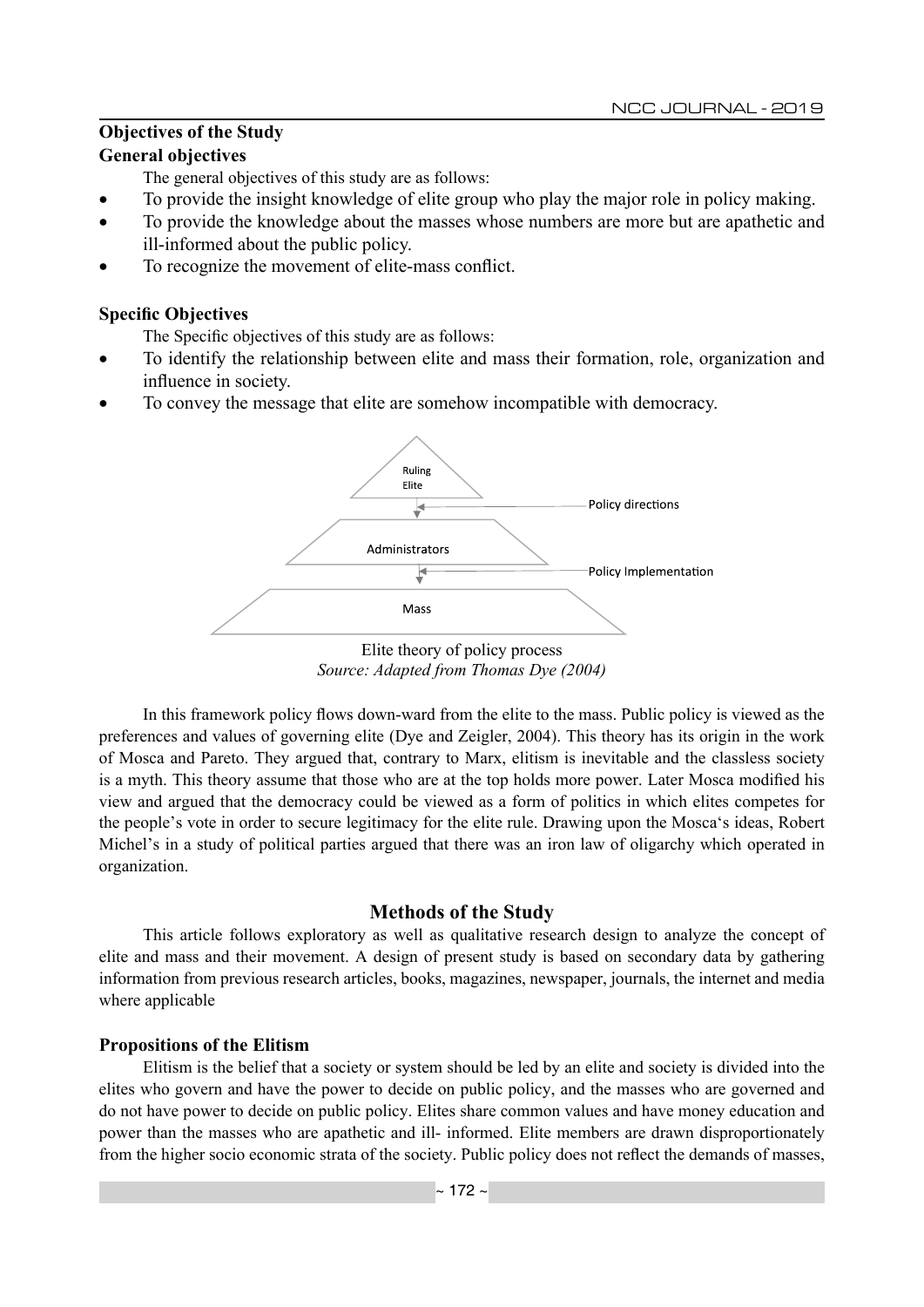#### Vol. 4, No. 1

but rather the preferences and value of governing elite shape mass opinion on policy issue more than masses shape elite opinion (Dye, 2004).

In political science and sociology, elite theory is a theory of the state that seeks to describe and explain power relationships in contemporary society. The theory posits that a small minority, consisting of members of the economic elite and policy-planning networks, holds the most power—and this power is independent of democratic elections. Through positions in corporations or on corporate boards, and influence over policy-planning networks through financial support of foundations or positions with think tanks or policydiscussion groups, members of the "elite" exert significant power over corporate and government decisions. An example of this belief is in the *Forbes* magazine article (published in December 2009entitled- *The World's Most Powerful People,* in which *Forbes* purported to list the 67 most powerful people in the world, assigning one "slot" for each 100,000,000 of human population. The basic characteristics of this theory are that power is concentrated, the elites are unified, the non-elites are diverged and powerless, elite's interests are unified due to common backgrounds and positions and the defining characteristic of power is institutional position.

Elite theory opposes pluralism, a tradition that assumes that all individuals, or at least the multitude of social groups, have equal power and balance each other out in contributing to democratic political outcomes representing the emergent, aggregate will of society.(Dye,2004)

It is the psychological traits or characteristics of elites which separates them from the masses (Pareto, 2014). He classified elites into two types – those with the power or traits of 'lions' who use force to gain or retain power like military dictators and those who had the traits of a 'fox' using cunning and guile to get their own way. While this classical elite theory is often criticized for its simplicity.

Elite theory stands in opposition to pluralism in suggesting that democracy is a utopian ideal. It also challenges any theories which argue the state acts as an autonomous institution.

Elite theory's origins lie most clearly in the writings of Gaetano Mosca (1858- 1941), Vilfredo Pareto (1848-1923), and Robert Michels (1876-1936). Mosca emphasized the ways in which tiny minorities outorganize and outwit large majorities, adding that "political classes" – Mosca's term for political elites – usually have "a certain material, intellectual, or even moral superiority" over those they govern (1923/1939, 51). Pareto postulated that in a society with truly unrestricted social mobility, elites would consist of the most talented and deserving individuals; but in actual societies elites are those most adept at using the two modes of political rule, force and persuasion, and who usually enjoy important advantages such as inherited wealth and family connections. Pareto sketched alternating types of governing elites, which he likened, following Machiavelli, to lions and foxes. Michels rooted elites ("oligarchies") in the need of large organizations for leaders and experts in order to operate efficiently; as these individuals gain control of funds, information flows, promotions, and other aspects of organizational functioning. Power becomes concentrated in their hands ( Higley ,2010).

Elite group consists of not only of prestigious and "established" leaders – top politicians, important businessmen, high-level civil servants, senior military officers – but also, in varying degrees in different societies, relatively transitory and less individually known leaders of mass organizations such as trade unions, important voluntary associations, and politically consequential mass movements. "Counter-elites" are subsumed by this definition because they clearly have the organized capacity, although perhaps mainly through negation, to affect political outcomes regularly and substantially. It is important to stress that this is a limited and specifically political definition of elites. It is restricted to persons who are at the top of the pyramid or pyramids of political, economic, and social power (Putnam, 1976). It does not consider all those in a society who enjoy high occupational, educational, or cultural statuses to be elites in a political sense. Meaningfully democratic institutions and practices depend upon the type of elite that a society has. No type of elite is compatible with the full democratic ideal, and only one of the three types is reasonably compatible with the stable democratic politics that are practiced in Western countries and a few others today.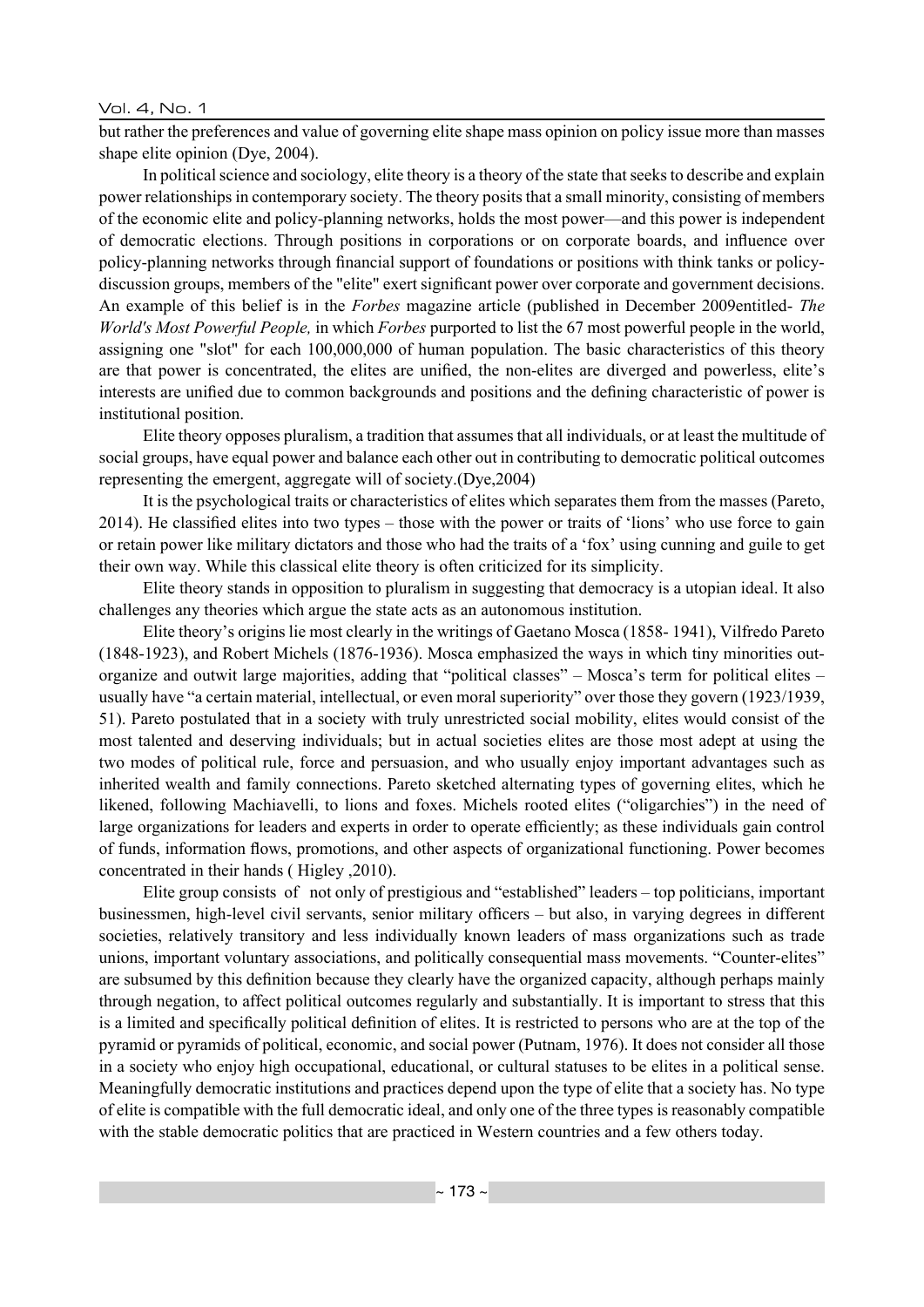#### **Schumpeter's contribution to Elitism**

If the views and argument of Mosca, Pareto and weber were accepted, then democracy explained in terms of government by the people, will be unreal and idealistic the problem reconciling of the elitism with the democratic legitimacy has been resolved by the economist Joseph Schumpeter.

Schumpeter applied an economic approach to the problem of democratic legitimacy. He argued that elitism would be legitimated in a democracy by a political market composed of political parties and rival elites .The people were involved in appropriate decision making process. This model of Schumpeter was taken to its logical conclusion in Down's economic theory of democracy. (Downs, 1957).

#### **Lasswell's and Mills' Contribution to Elitism**

"The study of politics is the study of influence and the influential…..The influential are those who get the most of what there is to get ….Those who get the most are elite, the rest are mass " ( Lasswell, 1936 )

Different skill groups had emerged from class struggle in the democracy. (Laswell, 1936). These skill group included those skill in the use of violence such as military and police elite.

However, none of the three elite types is reliably conducive to even this limited form of democracy. The most common political situation that of disunited elites, has the basic feature of institutional instability. The circumstances in which disunited elites become ideologically or consensually united are unlikely to appeal to people with democratic sentiments. An ideologically united elite does not allow competitive politics, and where it exists meaningful actions motivated by democratic sentiments are nearly impossible. The basic settlements in which a few consensually united elites originated historically had as their principal features substantial elite autonomy from mass pressures together with the sacrifice of deeply held political principles for which opposing elites and their supporters had long stood. Position of their rapidly changing workforces than in the inability of these work forces to provide employment for large parts of swollen and mostly young non-elite populations. The illustrative point, in any case, is that non-elite configurations, sketched here as distinct workforce compositions and concomitant mixes of orientations toward elites, rule out certain elite actions and political outcomes at different stages in socioeconomic development, but they do not determine what elites will do and what political outcomes they will produce. Thus, early in socioeconomic development non-elites tend toward a hostile view of power exercises by elites, and their impoverished situations give non-elites little reason to fear a general leveling of existing hierarchies. If elites are exceptionally incompetent or unlucky, a collapse of government authority that triggers a leveling revolution is possible. But elites may circumvent this by couching effective appeals for non-elite support in terms of religious and other traditional beliefs.

 In socioeconomic development's industrial stage, a shift to fascist rule is possible, although entrenched elites may circumvent it by holding elections in which leveling forces simply lack sufficient numbers to prevail. What is not possible in industrial societies – in other words, what is precluded by the non-elite configuration – is a successful leveling revolution, and, pace Marx, none has occurred. Meanwhile, industrial societies appear to prevent sudden and deliberate settlements of basic elite disputes because their relative complexity makes the elite stratum large and not sufficiently autonomous from non-elites. Elite actors are numerous and may give their primary allegiance to the partisan interests of the mass organizations and movements they head. Negotiating behind the political stage to compromise principled interest positions that elite factions have repeatedly taken when mobilizing non-elite support and then getting followers to accept such compromises is unlikely. Forming a winning political coalition that successfully defends existing hierarchies. It is the more plausible option for elites in industrial societies, similarly, elites and non-Elites in Postindustrial Conditions. How do elites and non-elites affect each other in postindustrial conditions? Consequently, elites needed less recourse to ideologies for the reconcile purpose of their conflict, such as socialism and liberalism that is essential for them in order to justify their statuses, policy positions, and governing actions. Elite political discourse shifted to discussing affluence and the welfare state as solvents of historic discontents and problems. With high productivity and nearly full employment, the absence of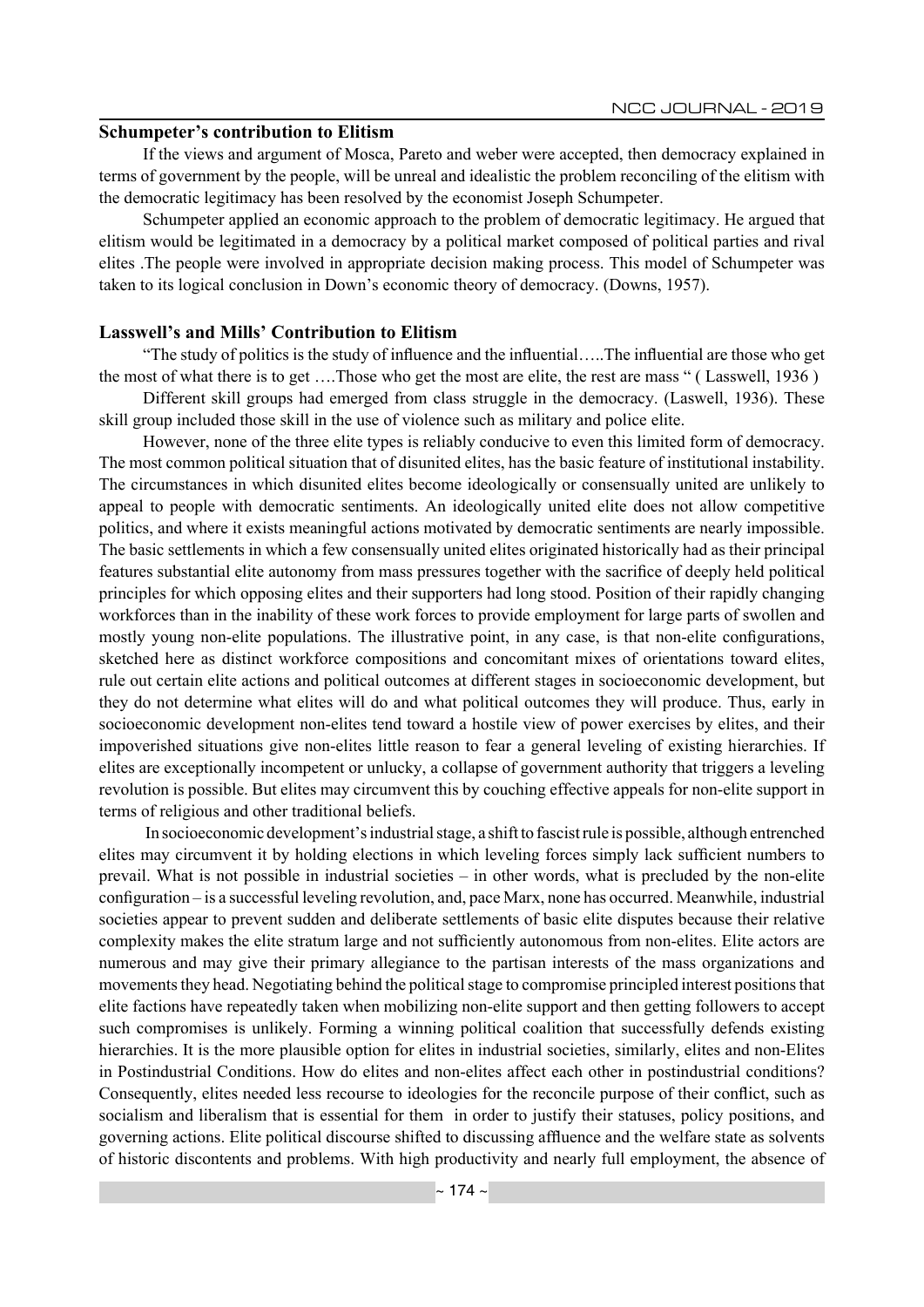#### Vol. 4, No. 1

serious economic downturns, a shrunken working class acquiring middle-class life styles, and no other large and obviously discontented collectivities in sight, there was the appearance of considerable harmony among non-elite populations. Elites, accordingly, adopted a more and more rude managerial posture and they voiced a complacent belief that merely "fair" treatment of individuals and groups would ensure social progress and tranquility (Thoenes, 1966).

 With the passage of time, however, the greater non-elite harmony and elite complacency that appeared to be the principal political effects of postindustrial conditions diminished. Increased crime, narcotics use, and other deteriorating social conditions became apparent in many cities; a seemingly intractable form of poverty spread in urban slums and rural backwaters; and many young people with essentially privileged family backgrounds displayed considerable alienation and discontent. These trends suggested that postindustrial conditions could be more difficult politically than they first seemed. Postindustrial conditions are in important respects the terminus of socioeconomic development. They complete the conversion of workforces that consisted overwhelmingly of peasants and artisans at development's outset into workforces pervaded by bureaucratic and service personnel.

 It is quite unlikely that some further stage of development, conceived in terms of new basic kinds of work and new workforce components, lies beyond postindustrial conditions. If this is so, it must be asked whether postindustrial societies can over the longer haul remain viable politically without the sense of progress and spread of hope that development engendered historically. Can postindustrial societies "stagnate" indefinitely in their non-elite configuration without suffering major political disruption? One concern is the increased empathy between elites and non-elites that occurs in postindustrial conditions. The preponderance of bureaucratic and service work intermingles or balances the previously distinct social strata. Persons more frequently and routinely ascend to elite positions from non-elite origins and locations than happens in more rigidly stratified societies at earlier development levels. As a consequence, not a few persons holding elite positions in postindustrial conditions see themselves as one of a kind with non-elites, among whom they frequently have intimate personal associates and for whom they have considerable empathy. These close and empathetic ties to non-elites help ensure that elite persons are better able to determine measures that at least partially assuage non-elite discontents and aspirations. But what may happen if it is not possible to assuage non-elites? Presumably, actions and measures ranging from deception to discouragement to outright repression will be more reviled by non-elites and harder for elites to take. A still wider difficulty confronts elites in postindustrial conditions. In all earlier stages of socioeconomic development political action was not generally required to keep most persons steadily engaged in the performance of necessary work. For the most part, internalized attitudes and customary social controls supplied by neighbors and work mates sufficed. In postindustrial conditions, however, such close social controls, along with most religious and other traditional belief systems are made greatly weaker or less effective. In earlier stages of socioeconomic development, moreover, most persons worked diligently in order to stave off dreadful personal circumstances – dismissal, eviction, hunger, etc. – and a significant proportion worked without surcease because they could plausibly believe that by doing so their strong personal ambitions could be realized. In these earlier societies only a small number of specially favored persons – mainly the offspring or friends of the rich and powerful – were unmotivated to work in disciplined ways and were inclined toward a self-indulgent, if perhaps esthetically satisfying, leisure. It is easy to see that the proportion of people who are unmotivated for steady work increases markedly in materially affluent and empathetically indulgent postindustrial conditions. It is useless to ignore this by holding that modern technology greatly reduces the need for human labor. Responsible work is not readily parceled out in little pieces in any society. Some tasks must still – and presumably must always – be performed with care, diligence, and forethought, and those who perform them will not allow a large body of essentially idle people, however decorative they may be, to receive substantial rewards for their idleness. This disjunction between the diligent and the idle signals a growing clash between segments of non-elite populations in postindustrial societies, although it is uncertain if this clash will have a magnitude that consensually united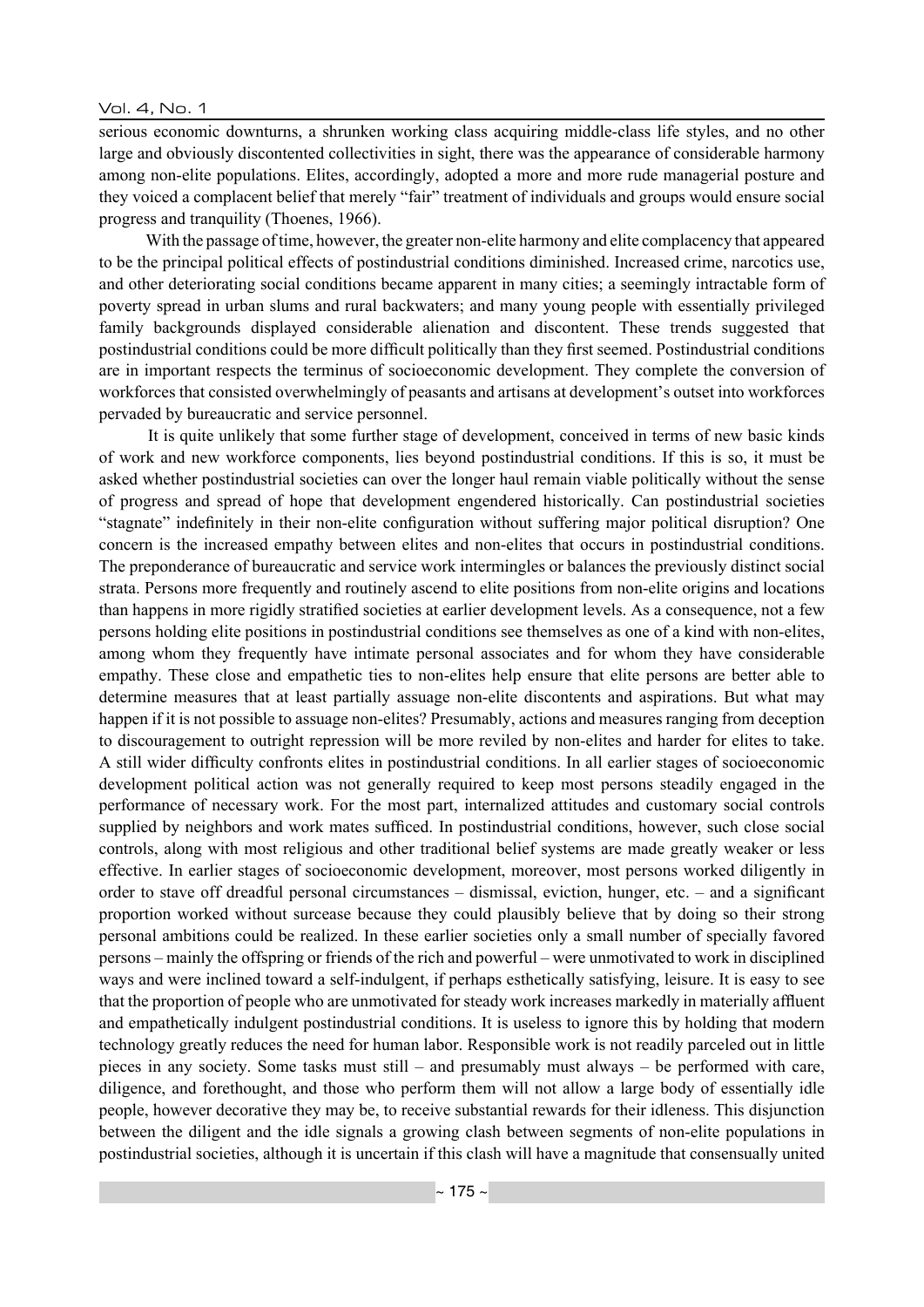elites are unable to manage. Elite Theory's Limits Elite theory's predictive pretensions are necessarily modest. Elite behavior cannot be inferred, let alone projected, from knowledge of non-elite configurations and propensities. For instance, neither the creation nor persistence of a consensually or an ideologically united elite is discernibly linked with non-elite propensities. The probability of a united elite of either kind forming and creating stable political institutions can only be guessed at from knowledge of recent elite history. Does this history display long and costly, but essentially inconclusive, warfare between disunited elite factions who, in consequence, may be disposed toward a basic settlement of their disputes? Have elites recently suffered a defeat so grave that the way may be open for a well-organized but previously peripheral group to seize and consolidate power in revolutionary circumstances? The difficulty is not merely that elite behavior is poorly understood; it always contains enough elements of arbitrariness, capriciousness, or simple lack of obvious explanation to defy deterministic explanation. Thus, while societies have displayed similar non-elite configurations during socioeconomic development, no such regularities in the behaviors and configurations of their elites can be identified. Any theory that recognizes this disjunction between elites and non-elites must allow considerable leeway for political accident and unpredictable political choice, so that it's explicative claims must be quite modest. It must also be recognized that elite theory is distasteful to many because it rules out the more ideal aims and outcomes that are regularly voiced by intellectuals, mass movement leaders, and even loosely predicted by social scientists. Elite theory has no place for idealized visions of democracy or social revolution, nor does it have a place for the spread of new values that dispose human beings toward a consistent and thorough altruism. Human conflicts inevitably dilute social cohesion and constitute political problems that elites must manage as best they can. However well or poorly they accomplish this task, elites are the central actors in politics, but the theory that centers on them is unlikely to have many enthusiastic adherents.

## **Implications of Elite Theory**

The elite theory recognizes the movement of elite mass conflict. The theory has certain implications for understanding of policy analysis. Michael argued that there was an iron law of oligarchy which operated in organization over time. Organizational elite generate their own interests in goals which are different than those of the masses. Max Weber also showed how rationalization in capital society leads to the formation of bureaucracy which in the absence of strong parliamentary accountability poses a threat to democratic policy making by elected politician.

## **Criticism and conclusion**

First, decision making, according to the elite theory is a process which works to the advantage of elites in whom power is concentrated. As such, public policy does not reflect the demand of the masses so much, as it does of elites. Therefore changes in public policy occur as a result of redefinition by elites of their own values and choices. Because elites share a consensus in preserving the social system, changes in the public policy are brought about through reform (incremental in nature) when event threaten the system. The stability of the system, therefore, depends on elites sharing in a consensus about fundamental values underlying his system, and only policy alternative that fall within shared consensus will be given serious consideration.

- The value of elite may be welfare oriented for the public. The welfare of the ,asses may be an important element in elite decision making, but the responsibility for the welfare rest on the shoulders of elites rather than masses.
- Second, elite theory purports that masses are apathetic and ill-informed about the public policy that elites manipulate mass opinion and sentiments on policy questions more than masses manipulate and influence elite values and opinions and that policy flows downwards from the elite to the mass. Therefore, policy questions are seldom decided by the masses through the popular elections or through the presentation of policy options by political parties. For the most part, these elections and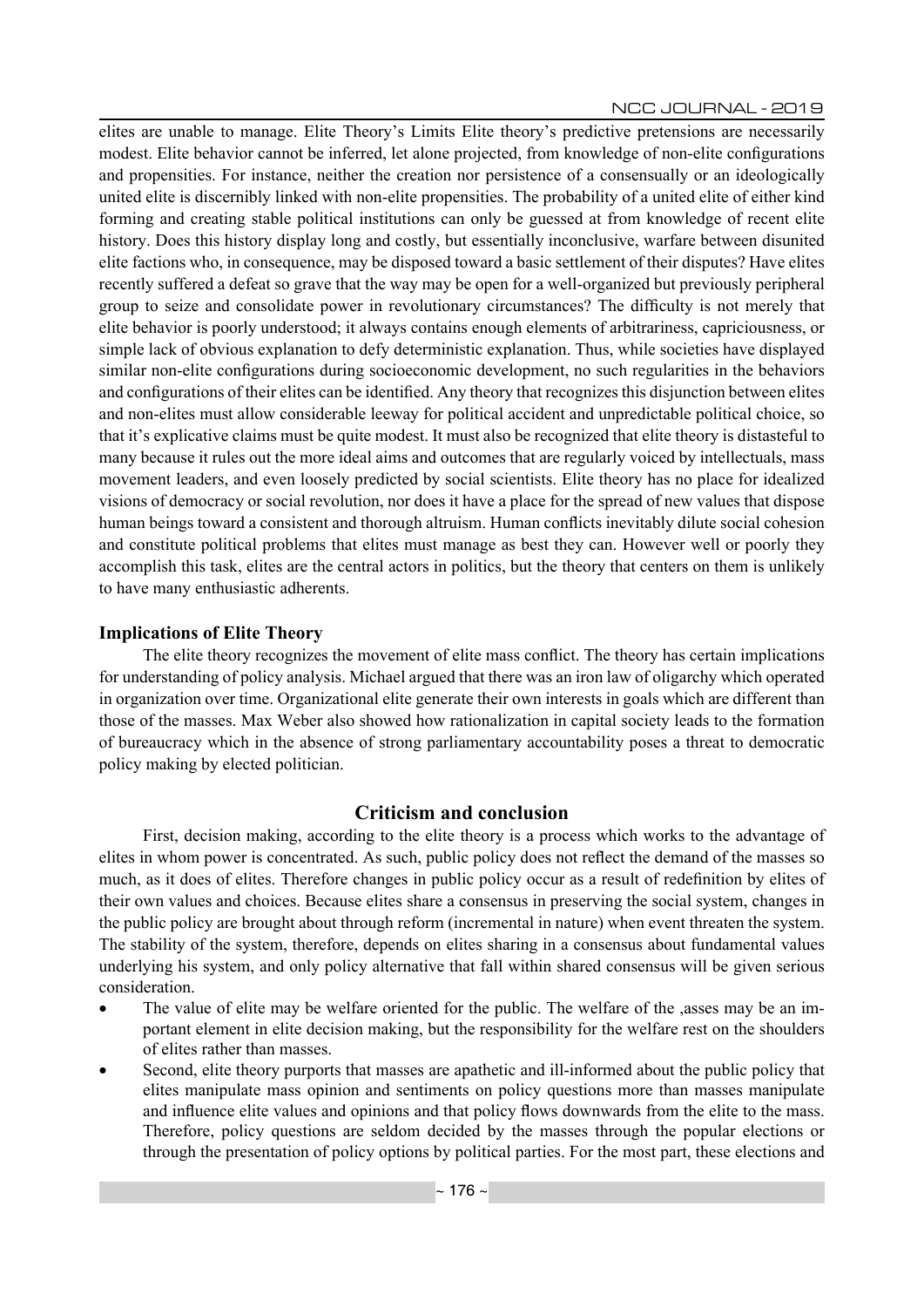#### Vol. 4, No. 1

political parties play their symbolic role. Elitism views the masses as largely apathetic having at best an indirect influence over the policy making process of elites.

## **Group think theories for policy making**

Group theory of public policy-making is modeled on the 'hydraulic theory of politics. (Zeigler & Peak, 1972)In this theory policy is viewed as a system of forces and pressures, pushing against one another in the making of public policy. The theory begins with the proposition that interaction among group is the main facts of Politics (Truman, 1951). What may be called public is actually the equilibrium reached in the group struggle in any given moment, and it represents a balance which the contending factions or groups constantly strive to tip in their favor… the legislature referees the group struggle, ratifies the victory of the successful coalition, and records the terms of the surrenders and compromises and conquests in the form of statutes (Latham, 1956). Policy makers in this theory are viewed as responding to group pressures (negotiating and compromising among competing demands of influential groups. Politicians and political parties attempt to form a majority coalition of groups. They select the groups which have diverse interests, to form the majority coalition. The group theory holds that several forces contribute to maintain the equilibrium in whole interest group system. First, a large latent group in the society supports the constitutional system in the country. Second, overlapping group membership helps to maintain the equilibrium by preventing any one group from violating the constitutional system and prevailing values. And third, equilibrium results from group competition. The power of a group is checked by the power of another.

#### **Focus in group think theory**

In this theory, individuals in groups are under the pressure to confirm to group norms and perceptions of information. But the cohesiveness of the group is a major factor in the achievement of task. (Wright, 1970)

#### **Criticisms of Group think theory**

The following are the criticisms of group think theory;

- 1. The inadequacy of case study method for hypothesis testing
- 2. The suspiciously perfect correlation between soundness of process and goodness of outcome (the risk of hindsight)
- 3. Conceptual misspecification of the model

## **Conclusion**

The evidence provided by research in group theory and group think model is very mixed. There is the general notion that groups can distort decision making. Group theory purports to describe all political activities in terms of group struggle and policy makers are viewed as constantly responding to demands of the influential groups. The cohesion did not have any significant effect on the decision making process. (Flowers, 1977) However, he did find the groups with directive leaders proposed fewer solutions, shared less information and used fewer facts.

## **References**

Downs, A. (1957). *An Economic Theory of Democracy,* California*:* Hoover Institution Press Publication

Dye, T. R., & Zeigler, H. (2004). *The Irony of Democracy.* California*:* Wadsworth Publishing Company.

Flowers, M. L. (1977). A Laboratory test of some implication of Janis's group think hypothesis. Washington DC : Journal of personality and social psychology.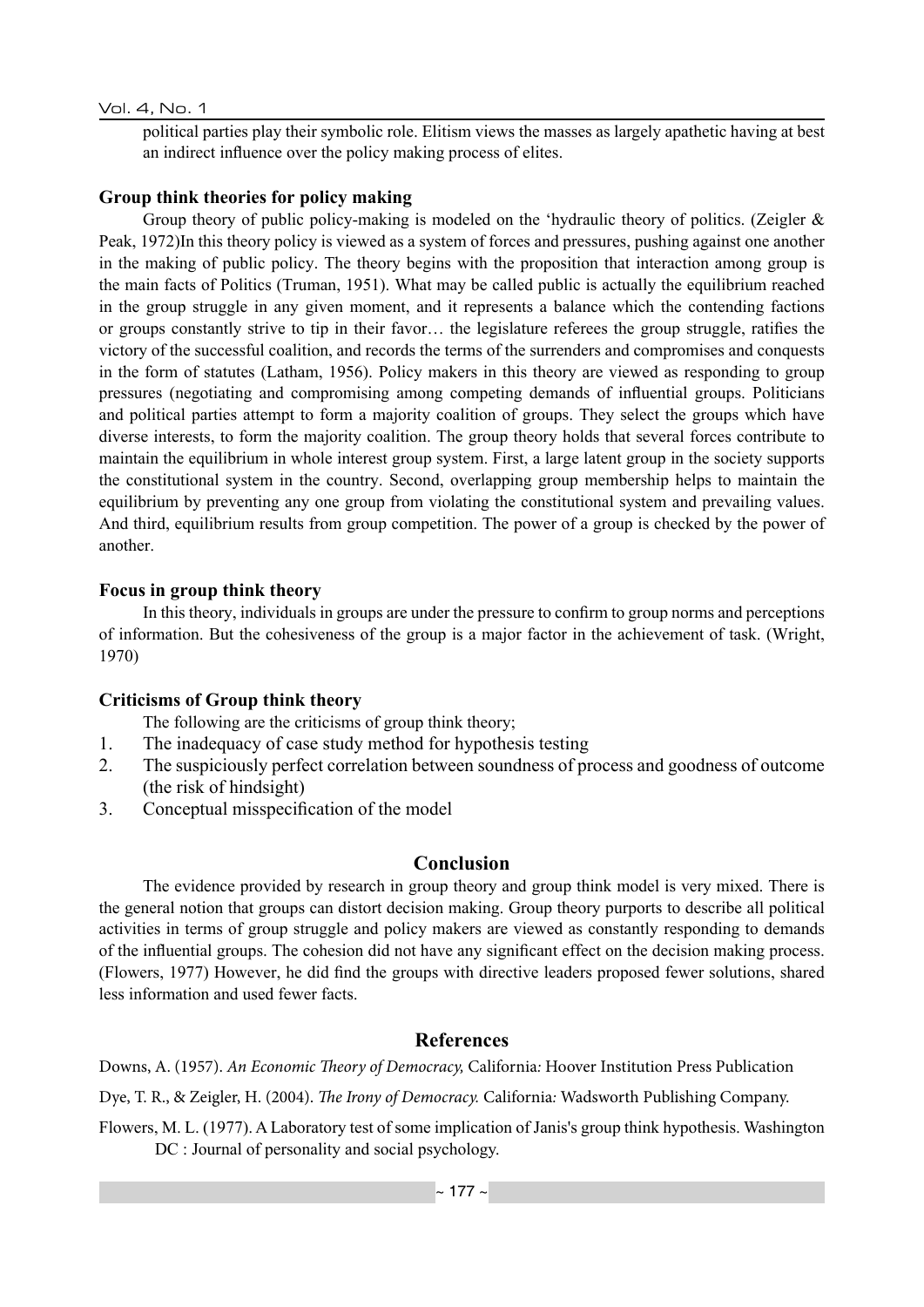- Higley, John. (2010). Elite Theory and Elites, Handbook of Politics: State and Society in Global Perspective, Springer
- Lasswell, H. (1936). *Politics:who gets what, when &how ?* Cleveland, Ohio: Meridian Books.
- Lasswell, H. (1941). The Garrison State. *American Journal of Sociology*, 455-468.
- Latham, E. (1956). *The Group Basis of politics.* New York: Free Press.
- Michels, R. (1915). *Political Parties.* London:Werner Klinkhardt
- Mills, C. W. (1963). *Power Political and People.* New York: Oxford University Press.
- Mosca, G.(1939) *The Ruling Class* ,NewYork: McGraw Hill Book company
- Pareto et al. (2014) *Manual Of Political Economics,* London: Oxford University Press.
- Putnam, (1976) *the Comparative Study of Political Elites* Englewood Cliffs, New Jersey: Prentice-Hall
- Schumpeter, J. (1974). *Capitalism, Socialism & Democracy.* London: Allen & Unwin.
- Sapru, R.K. (2012). *Public Policy: Formulation, Implementation and Evaluation,* Noida: Sterling Publishers Private Limited
- Schumpeter, J. (1974). *American Journal* of *Sociology, Volume 46, pp. 455-468*
- Thoenes (1966) *The Elite in the Welfare State* New York: The Free Press
- Truman. (1951). *The Governmental Process.* New York: Principia Press.
- Wright, D. S. (1970). *Introducing Psychology: an experimental approach.London:* Penguin Books.
- Zeigler, & Peak. (1972). *Interest groups in American society.* New Jersey: Prentice-Hall.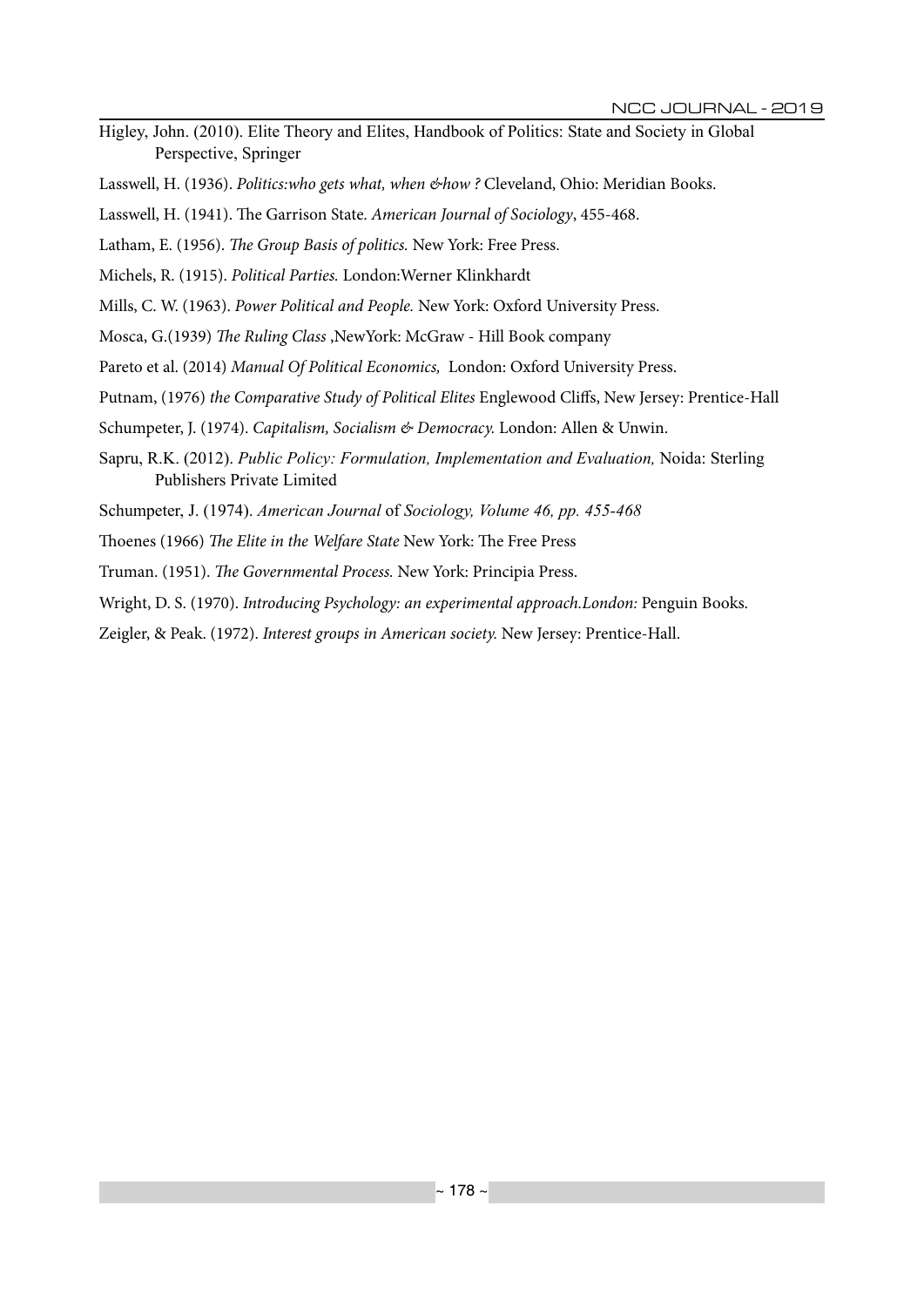## **Author Guidelines**

#### **1. About the Journal**

*NCC Journal* is a multidisciplinary doble blinded peer reviewed journal has been published for the last four years with the aim of exploring the knowledge in all diversified discipline such as management, social sciences, science, banking and finance, statistics, literature, sociology, information and technology, education, globalization, trade, marketing and accounting, law and so on. The journal is a curious inter-linkage of the ideas and ideals of different areas of knowledge.

## **2. Journal Publication Process**

- *NCC Journal* solicits unpublished research articles from academicians and practitioners engaged in various discipline.
- *NCC Journal* has a strong advisory board, reviewer roster and publication committee.
- Authors should follow the notice published through Nepal Commerce Campus (NCC) website www.ncc.edu.np or in the NCC notice board.
- Authors should send two printed and soft copies of the manuscript, using standard software package MS-word.
- The manuscript should strictly be based on APA format (latest edition).
- The authors' name should not be appeared anywhere on the body of the manuscript to facilitate and influence the review process.
- There should be separate pages for topic and authors name, abstract and body of manuscript followed by the references and appendices.
- The manuscript should be escorted by an abstract (in about 200 words) with not more than five keywords.
- The authors should send a declaration statement to publication committee stating that the paper has neither been published nor will it be submitted elsewhere till the editorial decision from *NCC Journal* has been communicated.
- The table, charts, graphs, and any other figures should be drawn clearly and legibly. The tables and figures should have a number and title at the top.
- The authors should take consideration and specify wherever necessary about the background, the purpose of study, research gap, conceptual/theoretical framework, research methods, findings, conclusions, discussions and policy implications of the study.
- The manuscript received with all the mentioned guidelines will be forwarded for review process otherwise authors will be notified for further contribution.

## **3. Peer Review Policy**

- The preliminary crossed manuscript will be sent to a minimum of two experts from the panel of experts (Double Blinded Peer Reviewed)
- The manuscript will be sent blindly to the reviewer confidentially. Reviewer's bases will be zero.
- The manuscript will be thoroughly reviewed by the reviewer and feedback will be provided to the editorial board.